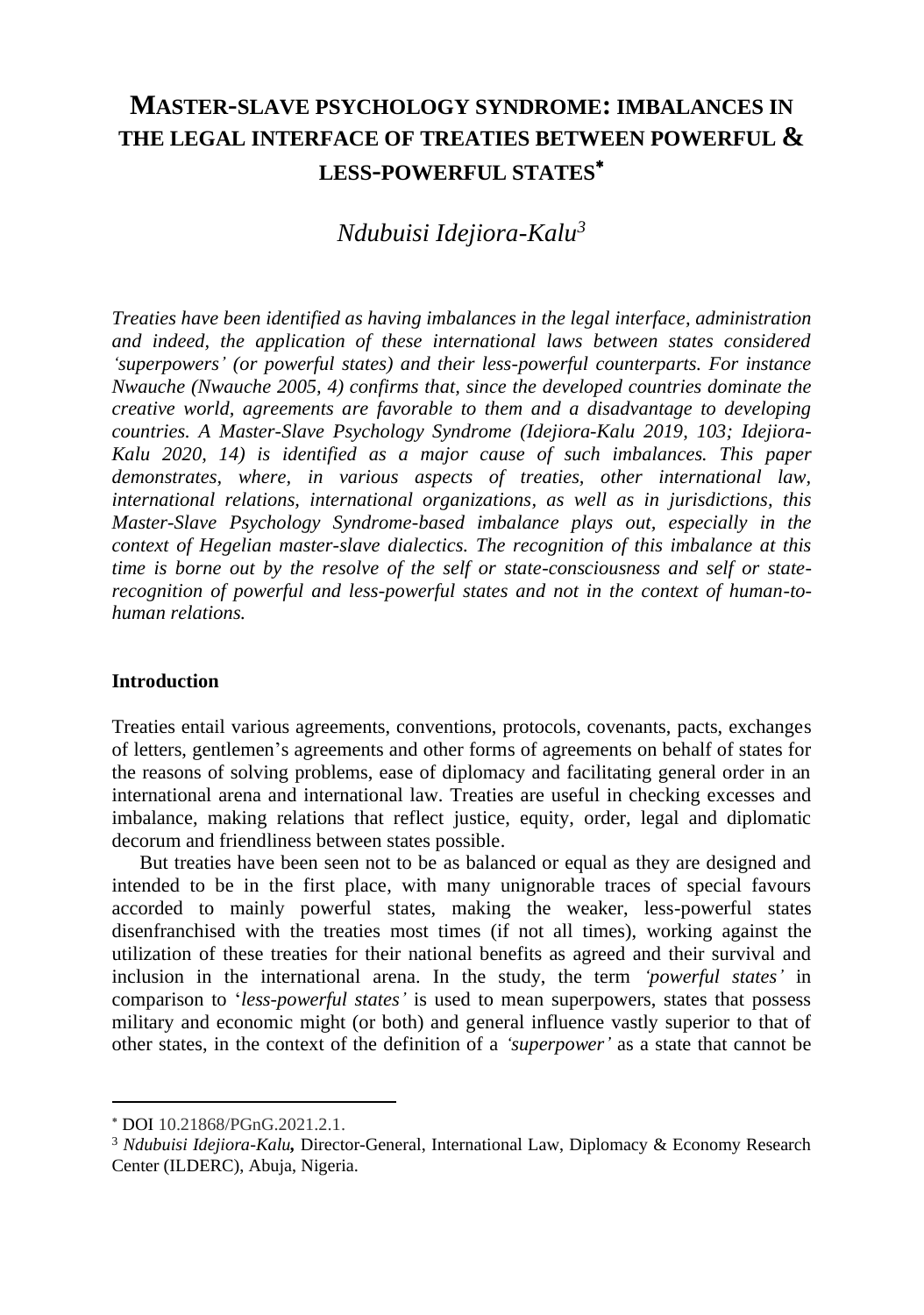ignored on the world stage and without whose cooperation no world problem can be solved (as defined by Munro; Munro 2013, 21).

This study proposes that existing imbalances in treaties can be appraised using Hegelian master-slave dialectics and tries to explain, for the first time, how this is evident or sustained in international law and international relations in the form of a Master-Slave Psychology Syndrome (Idejiora-Kalu 2019, 103; Idejiora-Kalu 2020, 14). In this context of a Master-Slave Psychology Syndrome, however, the powerful states still intuitionally believe or selectively make themselves believe that they are still colonial masters and occupy a master or lord position over the less-powerful state(s) which may be former colonies or simply states with less economic buoyancy or ones that do not possess military might of considerable attention or importance. There is just *'this thing'* in them which gives them the impression that they can rule over the other less powerful states and makes them see these states as their subjects.

*'This thing',* a psychological sensation of mastery over others (which can also occur in the context of states and their representatives in the aforementioned context of international law, international relations and the interactions of states within treaties and organizations), a *constantly oscillating 'conjecture', mindset, 'feeling' or 'selective cognitive inertia'* is the Master-Slave Psychology Syndrome.

In the context of interaction of states in international law and international relations, states and their representatives bound by the Master-Slave Psychology Syndrome are glaringly not obliged to balance relations or adherence to binding international obligations when they meet less-powerful states but are forced to play by the rules when they meet powerful states like theirs. This syndrome is the unseen effect that regulates all relations, jurisdictions and the legal framework and administration of treaties and application of other laws between states.

## **1. Synthesis of Hegelian Master-Slave Dialectics and the Master-Slave Psychology Syndrome**

Hegel's analysis of the dynamics of self-consciousness (Hegel 1977, 16) in which he discusses master-slave dialectics, is a useful framework for understanding the persistence of the issues of global imbalances (Monga 2010, 21). Demonstrated in his master-slave dialectic or master-slave dynamics through his parable and analysis of lordship and bondage, he asserts the analogy of two individuals engaged in selfconsciousness, both striving to attain self-recognition. The self-consciousness stage is sparked off by the reality where both individuals begin to see themselves as identical (a mirror of each other). While being intrigued in this reality, there swells a certain *'reason'* or *'feeling'* to dominate or rule over the other. A fight to death ensues and one who succeeds in subduing, defeating or eventually killing the other becomes the winner and lord over the other.

Just after this debacle, the winner soon realizes that there is no satisfaction or selfrecognition as winner or lord even after killing the other and that the killed other was indeed what he/she needed to ascertain or make possible the state of self-recognition and without this person (the killed person), the desperately sought after self-recognition would remain unrealizable. The theory posits that, in the end, both individuals must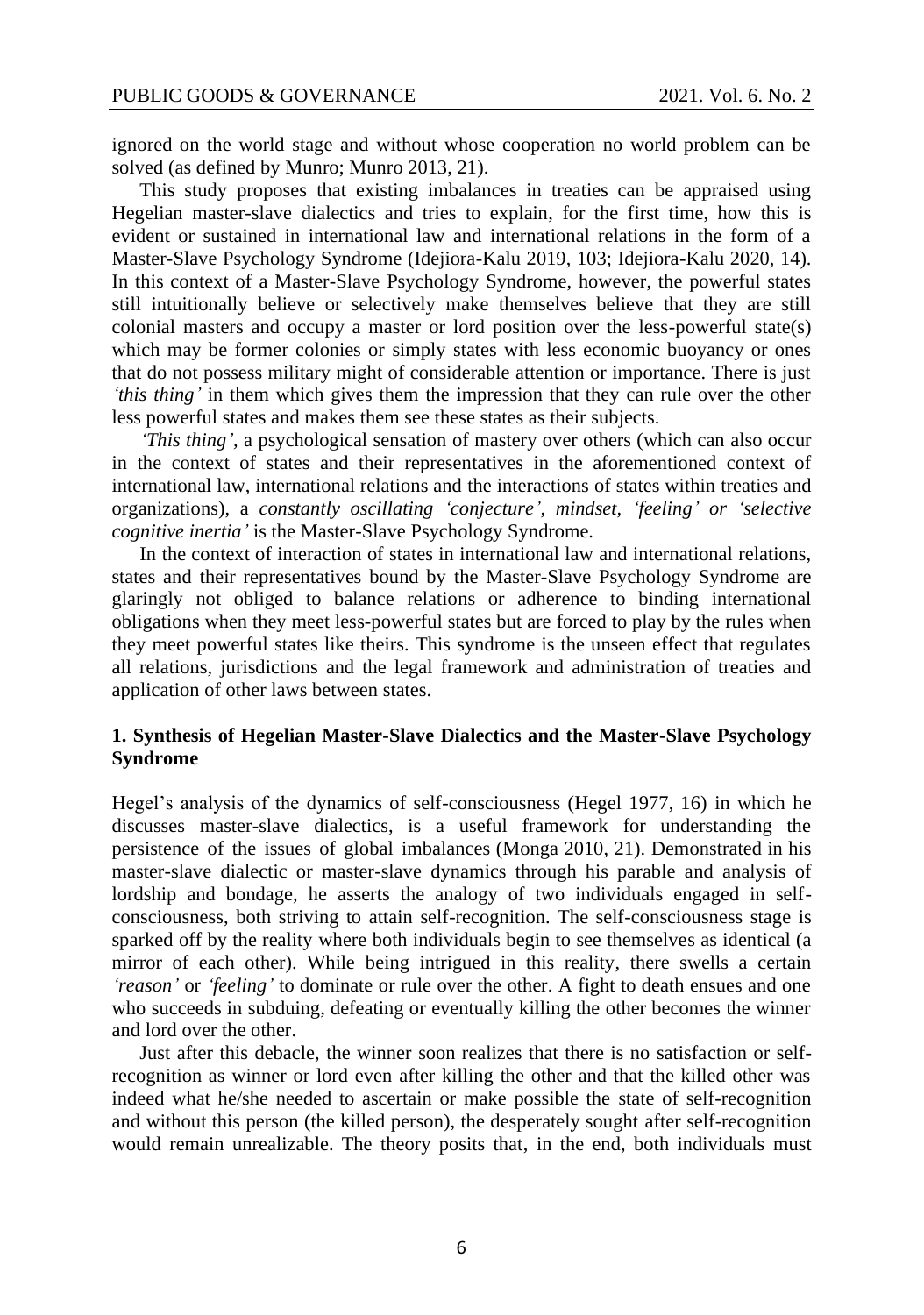work out a means of relating to each other. It also goes on to explain that for everything, there are self-consciousness and self-recognition phases which are combinations of negations and contradictions all working together to achieve some sort of perfection, order or balance. For perfection, equality, order, balance, beauty, life, synchronization, sound, normalcy and finality to be achieved, there must be series of negations and contradictions equally oscillating, corresponding and acting either separately or together. It goes on to posit that, without these negations and contradictions, the desired expectation cannot be achieved. A simple analogy which depicts this is of a seed planted in the ground which has to break or die in the soil (a negation and contradiction process) in order to germinate into or become the desired plant or tree, most times bearing fruit (the finality).

A second analogy in the Hegelian lordship and bondage parable relates to the fight to death between two gladiators promised freedom or citizenship in ancient Rome. One succeeds in killing the other gladiator but soon realizes that although pronounced free in accordance with the covenant, his Roman lord still doesn't recognize or accept him as a free man equal to his (the Roman lord's) level. A certain *constantly oscillating 'conjecture', mindset, 'thing', 'feeling' or 'selective cognitive inertia'* sets in his heart, spirit and mind and constantly assures him that the gladiator will continue to remain his subordinate or bondman; he is wired to think that way and the statement that pronounces the free gladiator as either free or a citizen, to him (the Roman lord), is worthless. It is this constant *constantly oscillating 'conjecture', mindset, 'thing'*, *'feelings' or 'selective cognitive inertia'* in the mind and actions of the Roman Lord (especially in his interactions or relations with the presumed free gladiator), where he wants to always lord over the presumed free gladiator, that is identified as a Master-Slave Psychology Syndrome. It is real and dynamic in nature. Hegel in his master-slave dialectics understood the context of these conjectures but couldn't or never attempted to explain its microphysics. Its microphysics is explained as/in the Master-Slave Psychological Syndrome.

As in the context of the Roman lord and his presumed free gladiator or new citizen and as he displays this *constantly oscillating 'conjecture', mindset, 'thing', 'feelings' or 'selective cognitive inertia'*, this Master-Slave Psychological Syndrome is passed on to other members of his household including his children who notice, experience and adopt the type of relations exhibited by their father towards the presumed free gladiator. The now free gladiator (his wife, children and relatives) cognitively pick this perception and accept their fate: that even though they are pronounced free, are still only free on paper but not in reality. The deed, covenant, certificate or agreement that spells out his presumed freedom becomes a mere, worthless document which to him is only evidenced in paper and does not change his lived reality or social context or status. He is defeated and thus still a slave and in bondage under the lordship of his Roman lord.

This study of the Master-Slave Psychology Syndrome therefore posits, that because the Master-Slave Psychology Syndrome is perpetuated by humans, and because human political thought is what shapes the law that bind nations and their specialized relations, that indeed there exists a Master-Slave Psychology Syndrome in the context of relations and indeed every interaction between powerful and less-powerful states, former colonial masters and the now independent states, former historically powerful states and their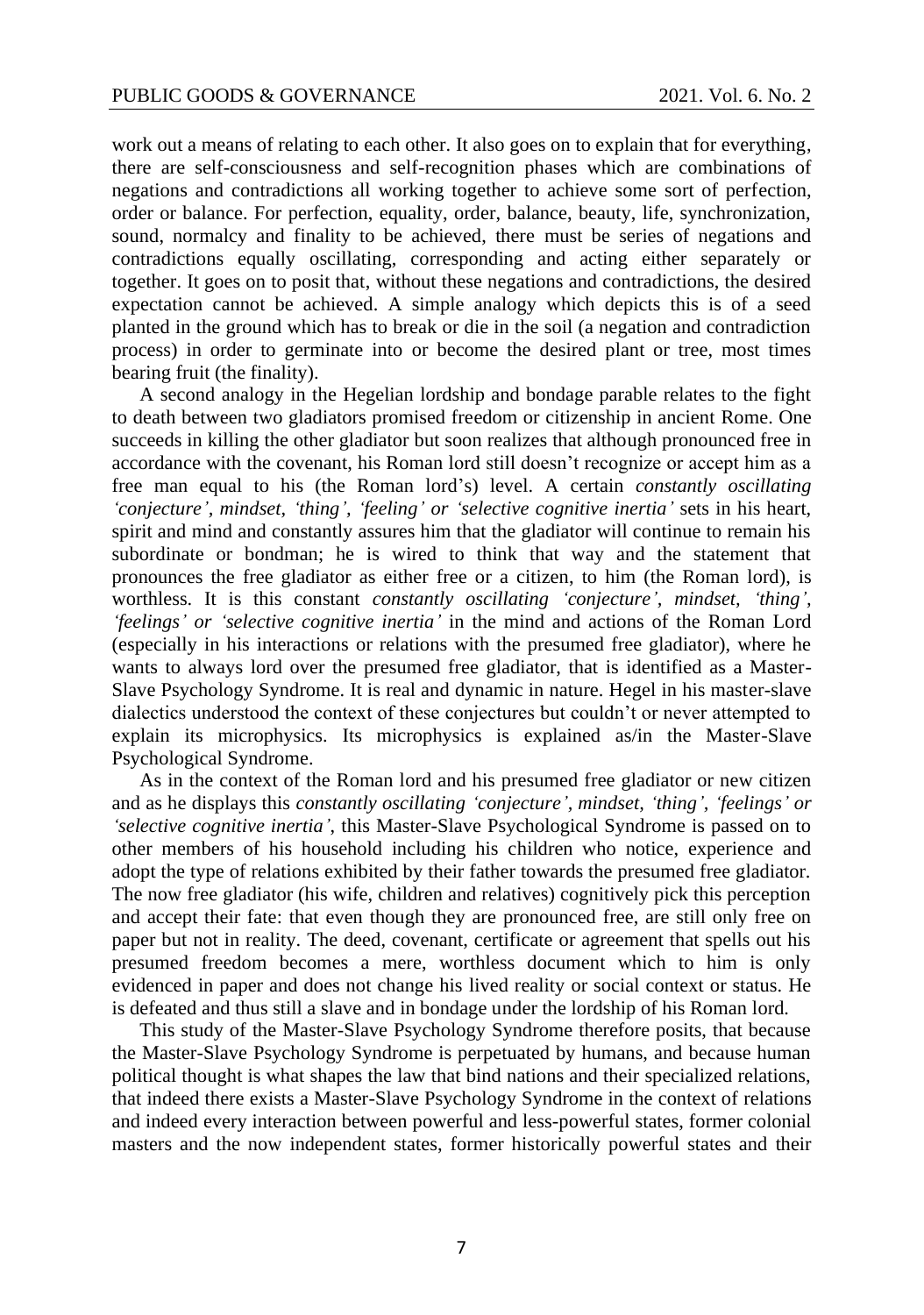now less-powerful hierarchical states and contexts etc. This is already demonstrated (as a case-study) in the context of an imbalance in Euro-African relations (Idejiora-Kalu 2019, 103).

## **1.1. A Case-Study of the Master-Slave Psychology Syndrome in the context of Euro-Africa Relations**

Since the end of slave trade and colonization, Euro-African relations, for instance, have continued to display an ever-present Master-Slave Psychology Syndrome. The Master-Slave Psychology Syndrome is seen to be singlehandedly responsible for hindering the balanced and productive flow of bilateral relations between Europe and its former colonies in Africa. This syndrome is based on the continual underlying impact of the psychology of human behaviour in shaping inter-state relations and the resultant policy outcomes. The Master-Slave Psychology Syndrome is active in two distinct aspects of inter-state relations. First, at the policy-making level in both regions and second, at the primary participatory level.

The existence of this syndrome is also seen in many histories and cultures which have had similar experiences like the pre-colonial context of Euro-African relations. The pre-colonial and post-colonial history of Euro-African relations is analyzed as a case study.

Whereas the *policy-making level* refers to the level of policy-making in government (foreign policy direction creation, trade policy-making, defence), at intergovernmental organizations [e.g. the United Nations (UN), World Trade Organization (WTO), International Monitoring Fund (IMF), Food and Agricultural Organization (FAO) etc.], the *primary participatory level* refers to policy receivers who are not part of policymaking at governmental level, but are actively involved at the community level, for instance as primary actors in internal (home) and foreign trade. These are the recipients that the policy measures are addressed to.

This is the core operational level, that includes, among others, business owners, primary producers of goods (involved in the manufacturing and transformation of raw materials to finished products), developmental aid recipients (who may not only be individuals but also countries, local governments), receiving-end professionals seeking knowledge or exposure in technology transfer, education, the direct public.

The Master-Slave Psychology Syndrome is to a large extent responsible for the reason and efficacy of soft power in countries with histories of being colonized. We see this for instance in the foreign policy of some anti-Western countries (notably North Korea and China) that encourage relations with developing countries who have some history of colonization and disenchantment against the West. North Korean foreign policy confirms this in its bilateral relations with most developing countries, especially in military bilateral deals with anti-Western regimes in Africa: notably, Uganda. North Korea possesses a coherent strategy and its bilateral defence ties with African countries must be considered in the broader context of Kim Jong-Un's attempts to create allies for North Korea through shared opposition to Western neo-colonialism (Ramani 2015, 2). The propensity of countries with histories of being colonized to wholeheartedly accept soft power is necessitated and sustained by the presence of the Master-Slave Psychology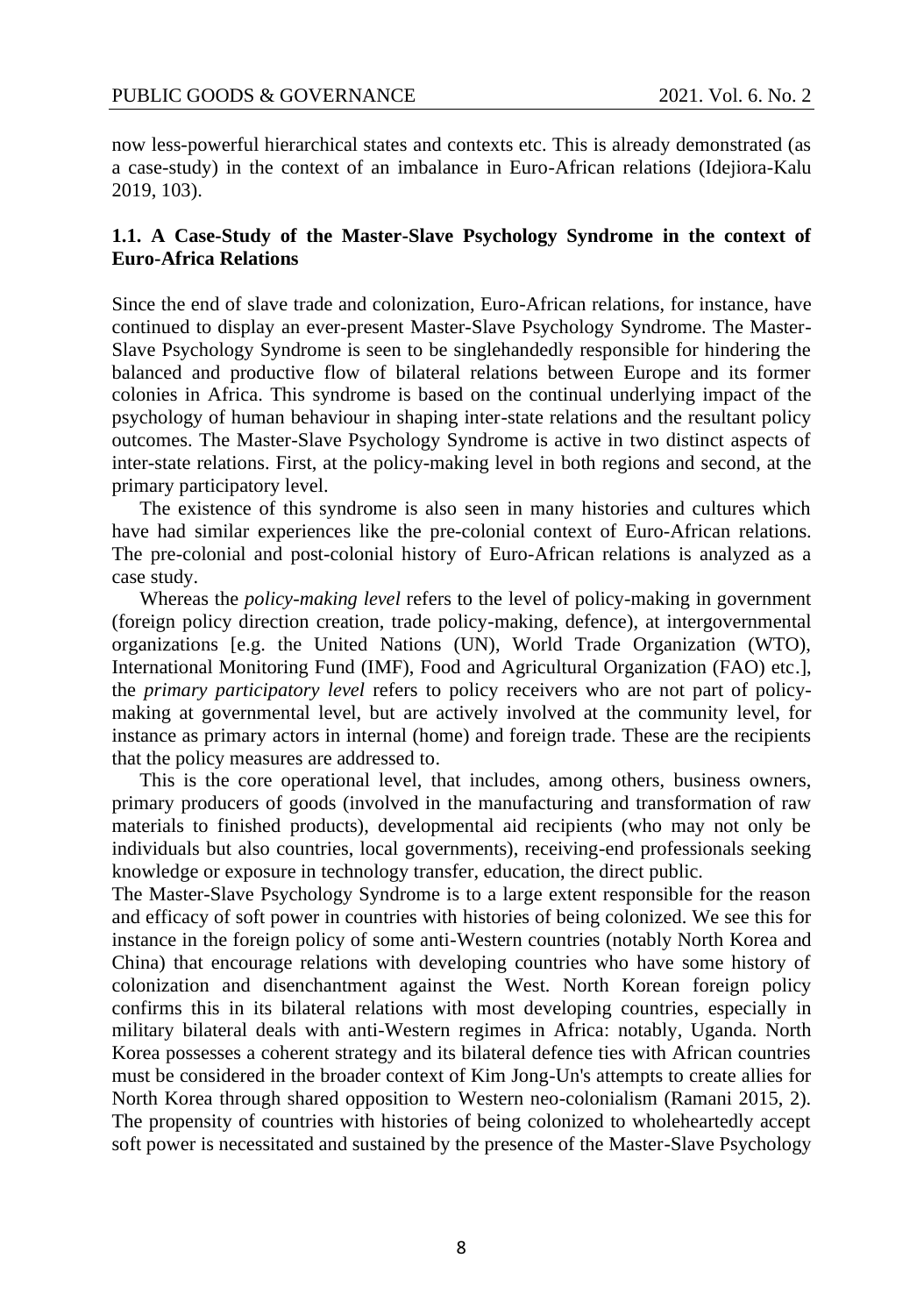Syndrome. President Museveni of Uganda, for instance, has emerged as a natural target ally for North Korea, as Museveni has exploited public disdain for the British colonial legacy to condemn Western pro-democracy and human rights organizations for fostering social imperialism in Uganda (Ramani 2015, 2). However, in the context of Euro-African relations, emanating from the historic occurrence of the 1884-85 Berlin Conference and the resulting implementation of the resolutions of this conference, the Master-Slave Psychology Syndrome has sabotaged efforts geared towards achieving social, economic, political and security sustainability in Europe and Africa because it has continually impeded *'trust'* which is a prerequisite for striking any balance in beneficial inter-state relationships. With the Master-Slave Psychology Syndrome active, multilateral cooperation between regions and countries becomes unproductive.

**Figure 1: The Master-Slave Psychology Syndrome after Idejiora-Kalu**



*Source:* Idejiora-Kalu 2019.

In Euro-African relations, the destructive effects of the Master-Slave Psychology Syndrome have continued to reoccur in the minds of the African: both, the African in the government responsible for making and defining policy direction and the African at the primary participatory level. European states on the other hand still unconsciously view and have, at times, viewed consciously African nations as their colonies while Africans nation States in turn, have also unconsciously and consciously viewed Europe as a still potent colonizing power. This drama has continued for close to two centuries in Euro-African relations. Standing on this view of reality, however, Europe has never seen Africa as an equal partner. It still views itself as a hegemon and this is reflected in all levels of the design of European foreign policy; most especially in military, trade, education and scientific cooperation, and many other critical areas in bilateral relations. Becker (Becker 2009, 5) confirms the presence of this syndrome in his identification of an *'unusual relationship'* existing between Europe, the United States of America (the North) and its colonies (Africa) as a result of the implementation of resolutions of the 1884-85 Berlin Conference, ditto the colonization of Africa. This development has had interesting effects in shaping Africa's foreign relations.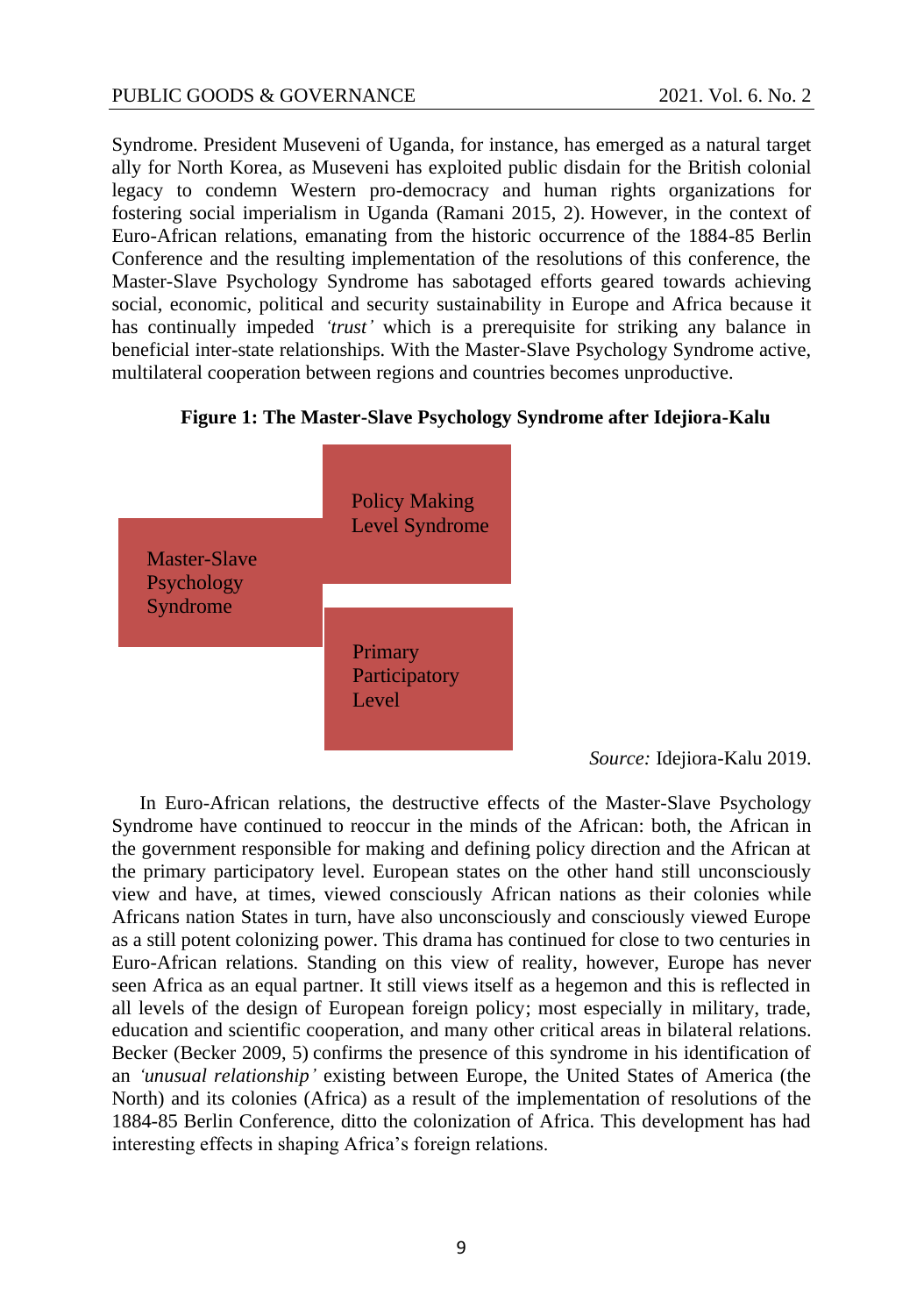## **2. Some Notable Imbalances in the Legality of Treaties, International Law & Organizations**

Some notable imbalances where powerful states have overtly applied and been bound by the Master-Slave Psychology Syndrome against less-powerful states are listed below. The aim is to establish the fact that indeed, an imbalance exists even in jurisdictions which profess equity and justice and even when the creating documents explicitly claim that it is meant to be so. The realization of this imbalance is a process of selfconsciousness of especially less-powerful states who have continued to live within the ambit of this unbalanced regime.

#### **2.1. The UN and its Governing Charter**

In the United Nations (UN) there is a great imbalance and an arena where the Master-Slave Psychology Syndrome is conspicuously glaring. The UN Security Council (UNSC) and the manner in which it is crafted as the responsible body for enforcing the UN Charter and as the only UN body with the authority of issuing binding resolutions on member states whilst being dominated by only five permanent members (also known as the *Big Five*), namely: China, France, Russian Federation, the United Kingdom and the United States of America; and being able to make decisions on sanctions on states, approving military action as well as overwhelming powers to veto or block any substantive resolution, including those relating to the admission of new member states to the UN or nominees for the office of the Secretary-General, is legally and justifiably speaking, an imbalance in itself.

Under Article 27 of the UN Charter, Security Council decisions on all substantive matters require the affirmative votes of three-fifths (i.e. nine) of the members but one negative vote or 'veto' by a permanent member prevents adoption of a proposal, even if it has received the required votes. These *'special benefits'* or *'special criteria'* accorded the *Big Five* (also designed and sustained by them) under the UN Article 27 charter flies in the face of considerable contributions and sacrifices by the presumed less-powerful states who are arguably doing more to ensure that the UNSC meets its mandate to the world, far more than the Big Five. One of the cases where this argument is substantiated is in the provision of troops for peacekeeping operations.

Since 1948, about 130 nations have contributed military and civilian police personnel to the UN peace operations. Although detailed records of all personnel who have served in peacekeeping missions since 1948 are not available, it is estimated that up to one million soldiers, police officers and civilians have served under the UN flag in the last 56 years. Statistics from June 2013 indicate that a total of 114 countries were contributing a total 91,216 military observers, police and troops to United Nations Peacekeeping Operations. By February 2016, 124 countries were contributing a total of 105,314 personnel with Ethiopia leading the tally with 8,324 personnel, followed by India (7,695) and Bangladesh (7,525). In June 2013, Pakistan contributed the highest number overall with 8,186 personnel, followed by India (7,878), Bangladesh (7,799), Ethiopia (6,502), Rwanda (4,686), Nigeria (4,684), Nepal (4,495), Jordan (3,374), Ghana (2,859) and Egypt (2,750). As of 28 February 2015, 120 countries were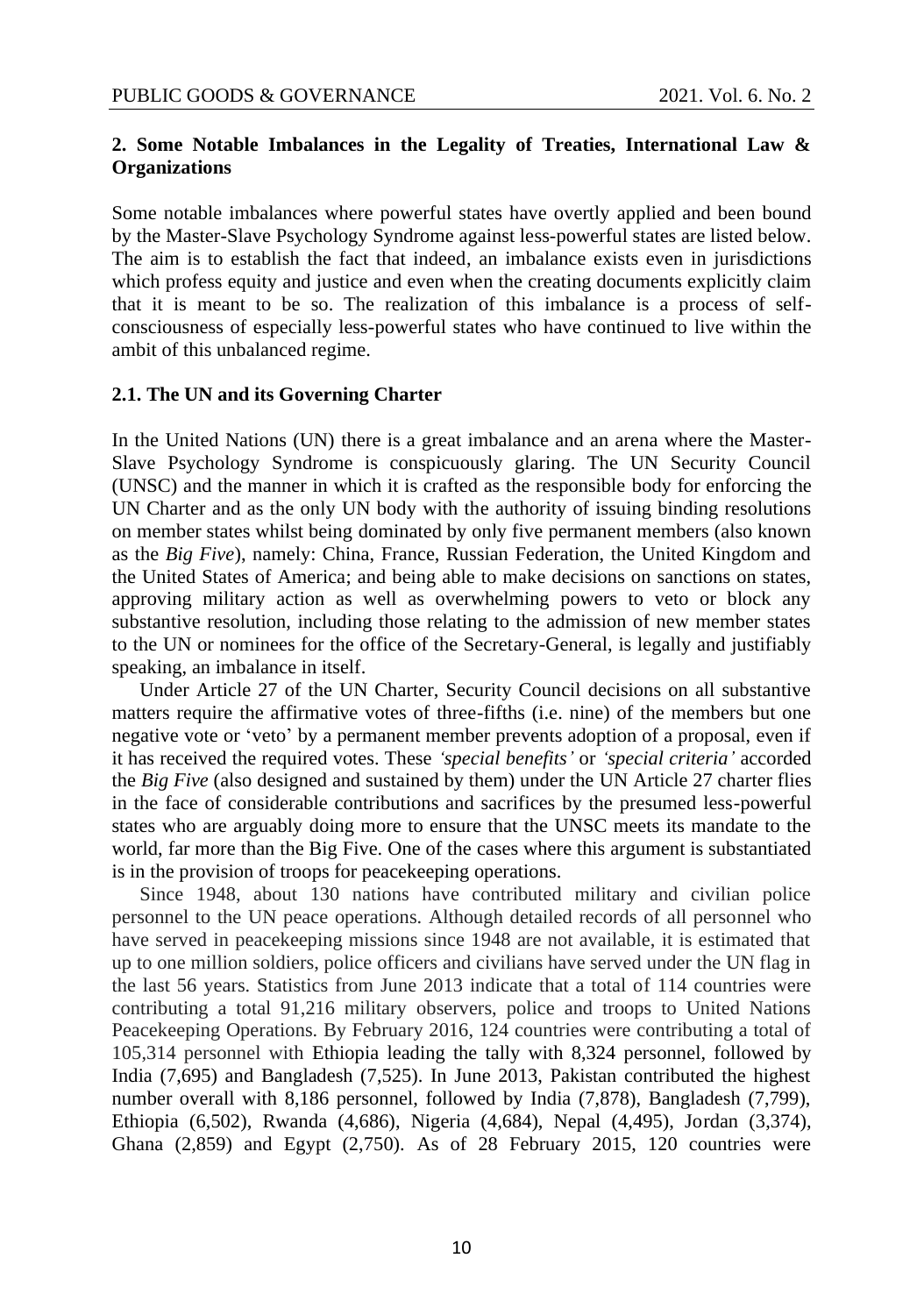contributing a total of 104,928 personnel in Peacekeeping Operations with Bangladesh leading the tally (9,446). In March 2008, in addition to military and police personnel, 5,187 international civilian personnel, 2,031 UN Volunteers and 12,036 local civilian personnel worked in UN peacekeeping missions. Until October 2018, 3,767 people from over 100 countries had been killed while serving on peacekeeping missions. Many of those came from countries considered less-powerful states, namely India (163), Nigeria (153), Pakistan (150), Bangladesh (146) and Ghana (138). Thirty percent of the fatalities in the first 55 years of UN peacekeeping occurred in the years 1993-1995. Only about 4.5 per cent of the troops and civilian police deployed in UN peacekeeping missions come from the European Union and less than one percent from the United States (USA) (Peacekeeping Fact Sheet).

From the foregoing, one question in the face of justice and equity is, then: to which states (considering the great extent of their sacrifices) should the criteria for permanent membership and representation at the UNSC be justifiably given to if not the so called less-powerful states who have made (and still continue to make) sacrifices even from their lean treasury and in spite of the high loss of their armed personnel? This imbalance, and the position the *Big Five* powerful states have given themselves, overlooking the aforementioned facts, is simply unjustifiable.

#### **2.2. Intellectual Property Rights (IPR) Regimes**

Powerful states utilize their veto to make sure Intellectual Property Rights (IPR) regimes are limited to their strategic advantage and to the disadvantage of less-powerful states. As an informal standard rule, these IPR regimes give patents to powerful states even, for instance, when the inventions are not worth protecting or may not originally be their inventions, meaning that they have no right to own these patents. Ever since the early days, treaties on intellectual property often include carefully hidden caveats and instrumentalities benefiting powerful states such as the Paris Convention for the Protection of Industrial Property (1883), Bern Convention for the Protection of Literary and Artistic Works (1886), Madrid Agreement Concerning the International Registration of Marks (1891) and the Protocol Relating to the Madrid Agreement (1989), Hague Agreement concerning the International Registration of Industrial Designs (1925), Trade Mark Law Treaty (TLT) (1994), Patent Law Treaty (PLT) (2000), Strasbourg Agreement Concerning the International Patent Classification (1971), Nice Agreement concerning the International Classification of Goods and Services for the Purposes of the Registration of Marks (1957), to name a few.

For instance, no treaty has been so oppressive and reflective of a slave status with regard to developing nations as the Nice Agreement concerning the International Classification of Goods and Services for the Purposes of the Registration of Marks (1957), revised at Stockholm in 1967 and at Geneva in 1977 and amended in 1979. It is this agreement that restricts the entry and control of African goods, ideas and their rights (indeed, it officially supervises their losses of these rights) to Europe as a former colonial master. Its special caveats for regulating trademarks and service marks (the Nice Classification) have exposed many inventions from Africa which have been compromised and re-invented and patents acquired in Europe to the detriment of the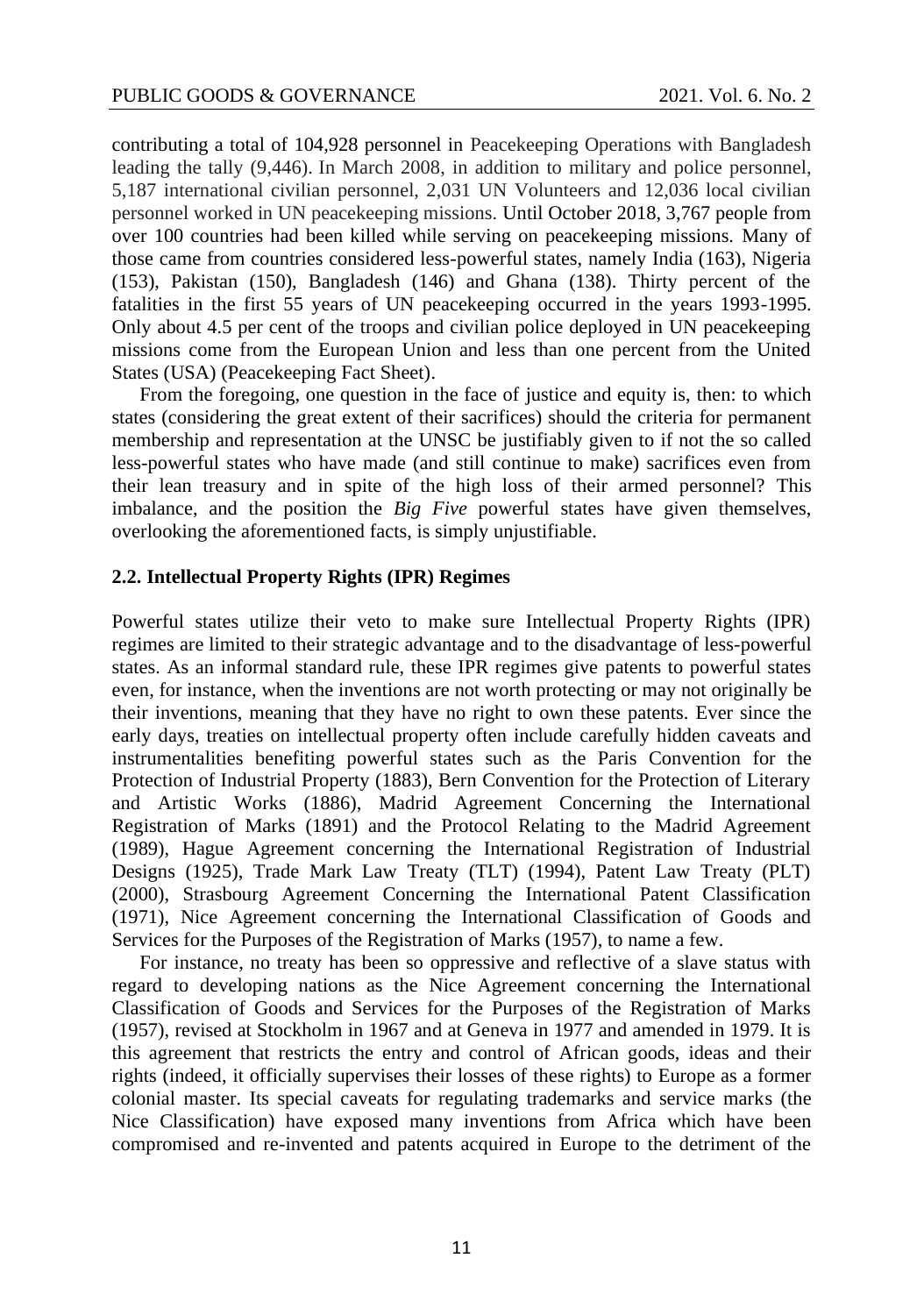African inventor, business idea owner, government and the benefits to the economy and to national pride that would have been received if these clauses were balanced as they should have been. So the now post-colonial independent states of Africa are still yoked under the Master-Slave Psychology Syndrome-centric perception of Europe still seeing herself as lord or ruler over the now independent African states. To be candid, if Africa doesn't considerably review its engagement, especially with Europe, within the provisions of the Nice Agreement, it's well-celebrated African Continental Free Trade Area (AfCFTA) which promises greater trade advantages, diplomatic leverage and huge economic benefits for the struggling continent and its ability to move-in its trade resources to other parts of the world for maximized profits may be frustrated, may become only a mere, lopsided supplier of resources for a former colonizing region like Europe which still believes under the influence of the Master-Slave Psychology Syndrome that its relations with the African continent is still between her as lord and colonial master and Africa as not an equal partner but simply an extended colony of Europe. When this happens (and the possibilities of this happening are undeniably there), then the AfCFTA may amount to nothing beneficial to Africa.

The Nice agreement, for instance, causes highly sought-after market-centric commodities like Bonny-Light crude oil from Nigeria to be quoted and regulated by the Brent Complex ruled by the United Kingdom and the US, with Nigeria, the country where this easy to distill 'light' crude oil, classified light oil because of its favourable API gravity of 32.9 is drilled from, with little or evidently null influence in the regulation and trade of this commodity. Nigeria has thus become under the causative factor of this Master-Slave Psychology Syndrome, a mere 'supplier' of Bonny-Light crude oil to essential markets with little economic benefits and ownership of this commodity and a resource of leverage globally. The political terrain in Nigeria, for instance, has been keenly monitored and conditioned to make sure that interests of the United Kingdom are maintained in the control of and access to this commodity, even as far as meddling in the electioneering of this country to make this possible (Idejiora-Kalu 2020, 9) and supporting, wherever possible, candidates that may not be popular with the Nigerian people but show some likelihood of supporting and maintaining the UK's interests in the Brent Complex scheme.

To a large extent, this explains the UK's long preference of the political hegemony of Northern Nigeria and their elites as opposed to the peoples of other regions and tribes which constitute the Nigerian union. To this date, Nigeria doesn't have a correct estimate (indeed does not know) the actual quantity and monetary benefits of the crude oil and gas that Shell Nigeria (the Royal Dutch Shell's Nigerian operator), through its four subsidiaries, primarily Shell Petroleum Development Company of Nigeria Limited (SPDC), lifts from Nigeria daily.

This is a highly guarded secret by Shell Nigeria while successive governments in Nigeria bother less to audit the process as they ought to do. Shell Nigeria's stakes in Nigeria's oil industry account for more than twenty-one per cent of Nigeria's total petroleum: a production of 2.1 million barrels per day from more than eighty fields. This trend is also seen in other cases of different globally sought-after and marketcentric commodities which emanate from so called less powerful states but are undisputedly an essential sustenance factor in powerful states and global markets.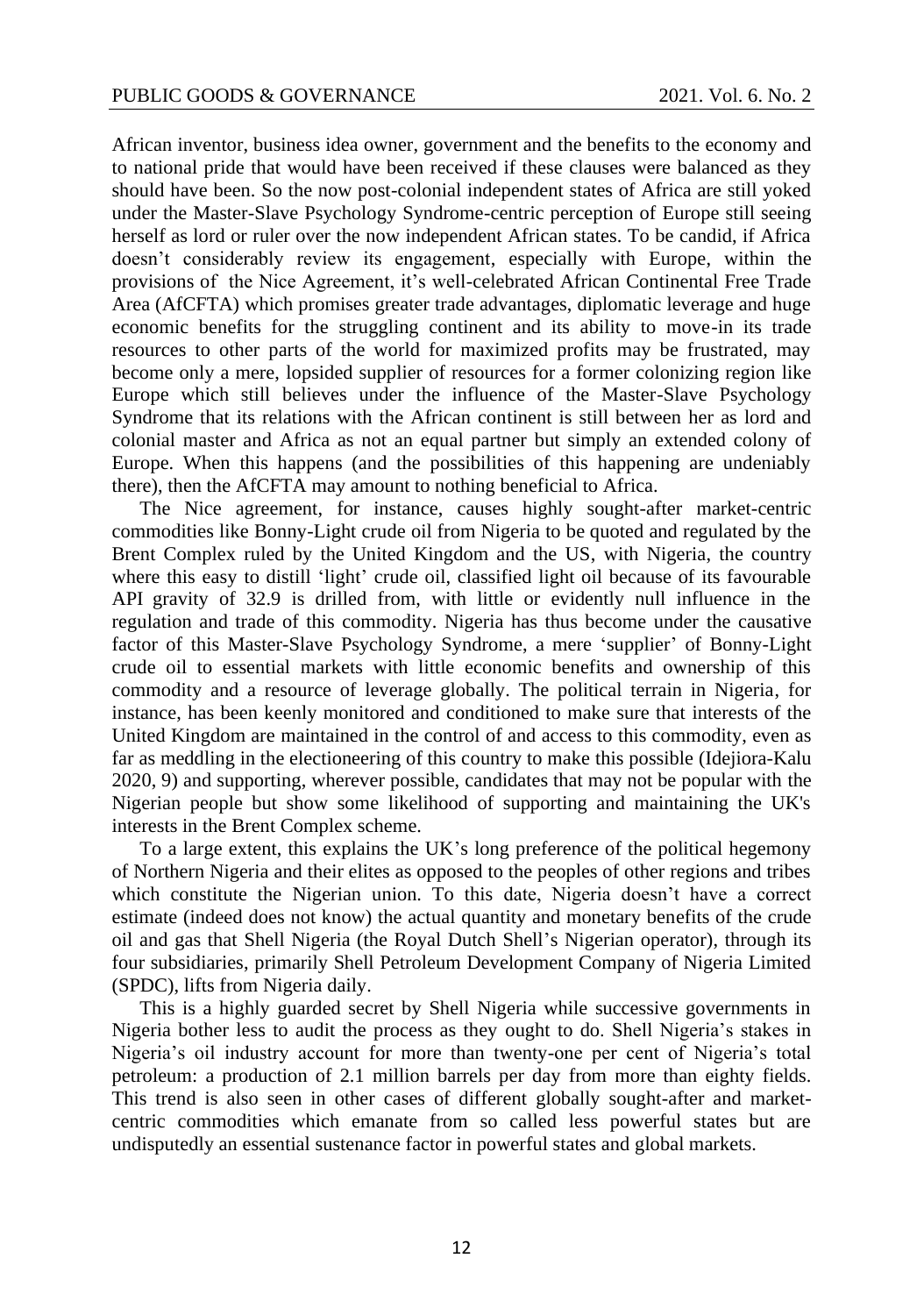Furthermore, these caveats and instrumentalities in these treaties make sure that a less rigorous enquiry is made into the technical correctness of most of the matters for patenting for instance, certain issues are overlooked when considering patent applications from powerful states, while applications from less-powerful states go through unwarranted, rigorous processes which, at the end, either result in the lesspowerful countries losing their application for such IPRs or lead to cases of the application details being compromised and patented in the powerful states instead. It is pertinent to mention that at this lopsided vetting of applications from less-powerful states, many things come into consideration such as interests as to what these lesspowerful states are entitled to against what the powerful states consider a breach of or indictment on their national security.

Another interesting treaty is the Agreement on the Trade Related Aspects of Intellectual Property Rights (TRIPS), which, as an annex to the Final Act Embodying the Results of the Uruguay Round of Multilateral Trade Negotiations, established an international intellectual property system, which, in my view supported by evidence, continues to *'trip'* Africa's effort of using knowledge to attain sustainable development. TRIPS has continued to *'trip'* the African region into *'sustainable underdevelopment',* this being the case similar to a production line continues to produce dysfunctional products which culminate into sustained inoperable systems, polity and gross misery.

Nwauche (Nwauche 2005, 4) confirms that the TRIPS Agreement sought to globalize intellectual property rights in a manner that maximizes the interests of authors/inventors; accordingly, since the developed countries dominate the creative world, the Agreement is favorable to them and disadvantageous to developing countries. The enforcement of the TRIPS Agreement has drawn considerable attention from many different sectors, particularly from human rights organizations. For example, the UN Sub-Commission on the Promotion and Protection of Human Rights, in its Resolution 2000/7, titled: 'Intellectual property and Human Rights', states that: "since the implementation of the TRIPS Agreement does not adequately reflect the fundamental nature and indivisibility of all human rights, including the right of everyone to enjoy the benefits of scientific progress and its applications, the right to health, the right to food, and the right to self-determination, there are apparent conflicts between the intellectual property regime embodied in the TRIPS Agreement, on the one hand, and international human rights law, on the other."

With this imbalance, IPRs become mostly counter-developmental to less-powerful states. Dosi and Stiglitz (Dosi & Stiglitz 2013, 43) confirm that in developing countries, the tightening of the breadth and width of IPR over the last thirty years or so did not seem to display any positive effect on the rates of innovation. This study admits that there is circumstantial evidence to the contrary and indeed, a sound theoretical consideration of the nature of technological knowledge and the drivers of its accumulation fully reveals the limitations, and possibly even the perverse effects of IPRs. It goes on to admit that the relationship between IPR and development has become a source of increasing concern over the past fifteen years, for two related reasons: (a) It has become increasingly recognized that what separates developed from developing countries is a gap in knowledge, and that inappropriately designed IPR regimes can present an important impediment to closing the knowledge gap, and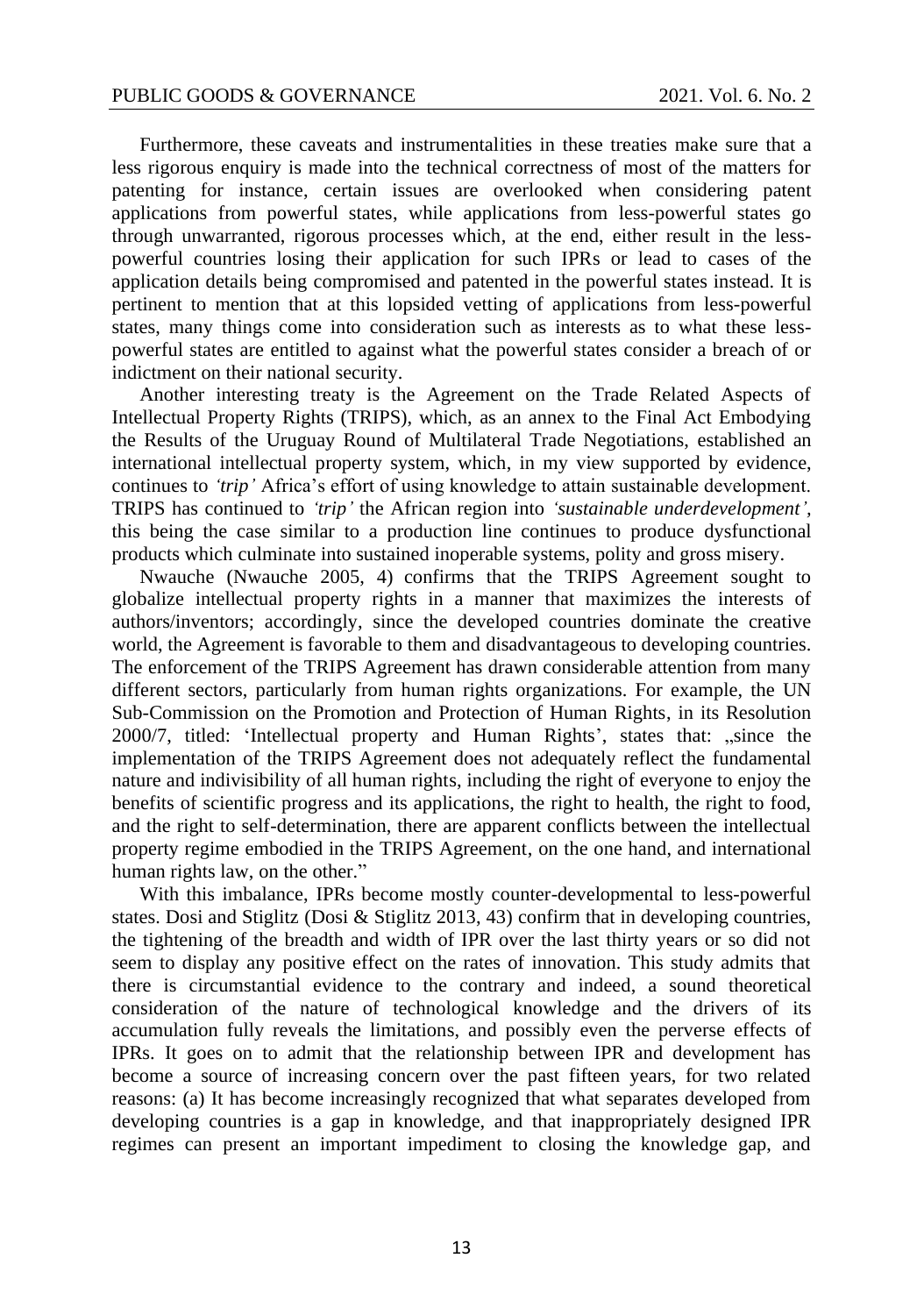therefore to development and (b) At the same time, the Agreement on Trade-Related Intellectual Property Agreements (TRIPS) of the Uruguay Round imposed a Westernstyle IPR regime on developing countries, one which many developing countries rightly worried might impede their access to knowledge and thus their development.

So concerned have many of those in the developing countries become about the adverse effects of this intellectual property regime that they have called for a "development-oriented intellectual property regime" just as they had called for a development-oriented trade regime.

All these calls from developing countries for a fairer and balanced IP administration process have been necessitated by the fact that they see a great imbalance and are indeed disadvantaged by the developed nations. This is traced to certain functional clauses and veto powers maintained by developed nations at the top levels of IP administration as it relates to developing nations. These clauses (or caveats) designed for developing countries cause IP and the need to foster knowledge for development impossible and a worthless task for these countries.

The United States, has for instance, granted patents for traditional knowledge (such as traditional medicinal uses of certain plants) which developing countries argue should not be patentable. Developing countries have widely criticized the patents on neem oil, basmati rice, and the medicinal uses of turmeric (Stiglitz 2006, 23; Brand et al 2005, 76). But the United States has not even ratified the Convention on Biological Diversity, under pressure from the pharmaceutical companies that fear it would provide (what they consider to be) "excessive" protection for the intellectual property associated with their use of genetic material derived from plants or animals in, say, developing countries in their products – even if the countries from which they had taken the plant or animal had devoted considerable resources to preserving their biodiversity.

Evidently, while incentives are important for the pharmaceutical companies, they are not for countries; and while companies should be rewarded for 'discovery', countries should not be rewarded for protecting their biodiversity – without which the discovery would not have been possible. The one point of intellectual consistency in the position of the U.S. is that it seeks an IPR regime that maximizes the rents for its companies and minimizes the rents that its companies might pay to others. The developed countries have tried to argue that "strong" IPR (in which traditional medicine can be patented, but genetic material that developing countries believe is theirs is left unprotected) is in the best interests of developing countries (Henry & Siglitz 2010, 1:237).

#### **2.3. Imbalance of jurisdictions at the ICC**

The International Criminal Court (ICC) at The Hague is another area of international law where the imbalance initiated by the Master-Slave Psychology Syndrome exists as it relates to the legal interface between powerful and less-powerful states. The ICC, established by the Rome Statute of 1998, 2002 (also a treaty) has, for instance, faced significant backlash from African states, asserting that the court has an anti-African bias (O'Toole 2017, 2). Burundi, South Africa and The Gambia have attempted to withdraw from the court, issuing harsh criticisms against a court that they see as selectively targeting Africa, pursuing a neo-colonial agenda, hindering peace processes and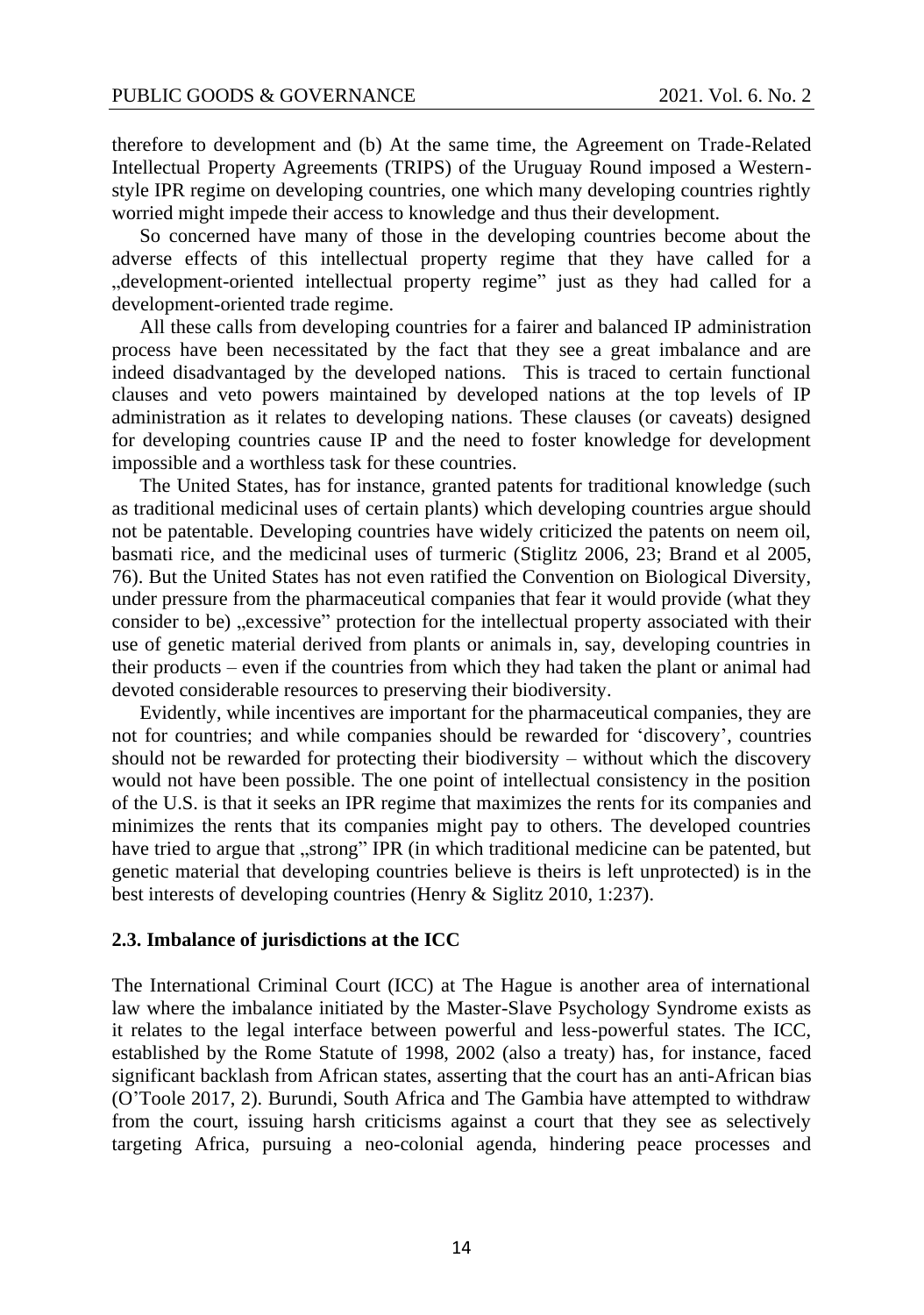disrespecting heads of state. In the meantime, the African Union (AU) at-large has signed a non-binding agreement in recent months to withdraw *en masse* from the court. The aim of the study is to further open-up enquiry into this form of imbalance in international law and to determine how this imbalance can be reduced to a level where balanced relations that respect the rule of law can be established.

#### **Conclusion**

If humans engage in self-consciousness and self-recognition, then, it is natural that nations, administered by humans, would crave to seek their *'self or state-consciousness'* and *'self or state recognition'*. In all these attributes however, the fallibility of man is a central feature. The master-slave psychology syndrome therefore admits that this selfrecognition of state or state-recognition is only made possible when a state confronts another. This confirms the Igbo proverb which posits that *'if a snake doesn't swallow another snake it cannot grow big'.* So, the other state is a mirror that grants the state the recognition it seeks or the mirror through which a state sees itself. It is therefore a natural instinct of sovereign states to seek to subdue other states in order to gain this state-recognition in various manners, such as influencing jurisdictions to align with their dictates or simply propagating their interests to partner-states, having their way in international organizations, creating and sustaining caveats that protect their interests in treaties, deliberately sabotaging, blackmailing, invading or spying on other nations or simply fostering some form of global imbalance.

From the insatiability principle in the Hegelian parable, when, for instance, these states subdue other states, it is evident that subduing other states would not in any way gain the other state recognition. The best thing would be for both states to reach a redemption or final moment where both states can see each other as equals and interdependent. This balancing must be reflected in the legal and administrative dictates of treaties as they relate to interactions between powerful and powerful states, lesspowerful and other less-powerful states, and powerful and less-powerful states. Having identified the fallibility of man as a catalyst for sustaining the master-slave psychology syndrome, it is pertinent to note that the deeds that give life, for instance, to treaties must be made firm in order for them to be beacons for the legal interface and administration of treaties between nations.

This paper is a product of ongoing research led by the author at the International Law, Diplomacy and Economy Research Center (ILDERC). The work will unravel other aspects in international law and international relations where there exist imbalances majorly caused by the Master-Slave Psychology Syndrome.

The areas in the international arena where the Master-Slave Psychology Syndrome appears are vast. In order to create a more just and equity-conscious world, there is a great need to bridge this imbalance. If international law seeks and portrays equity between nations, then there should be a balance that should not be difficult to identify in all aspects of jurisdictions and in all interactions between states. The justification of allowing or sustaining the Master-Slave Psychology Syndrome even in the light of binding treaties abrogates the tenets of the treaties in the first place, and is in itself, a blatant abrogation of the Vienna Convention on the law of treaties. Although the study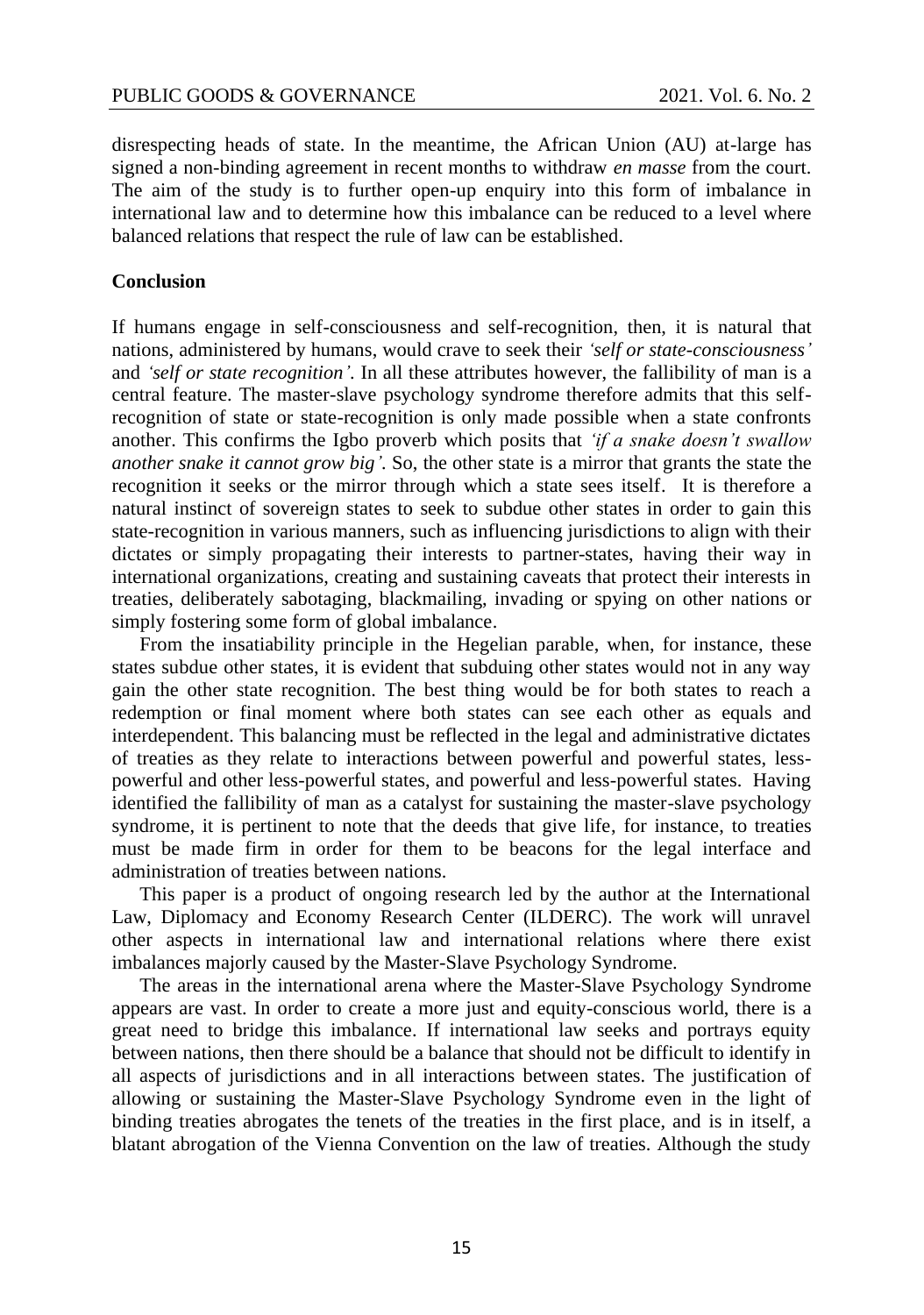already identifies the presence of the Master-Slave Psychology Syndrome in international jurisdictions in matters and disputes involving powerful and less powerful states at the ICC and other institutions applying international law, a major aim of the study is to produce even further evidence to validate this claim of such deliberate or non-deliberate Master-Slave Psychology Syndrome functionality and dynamic in international jurisdictions.

Finally, further insight within the study identifies the Master-Slave Psychology Syndrome-necessitated imbalance as a reason for the embarrassing economic and political underdevelopment in most countries of the global South, because access to matters such as intellectual property and administration of patents (an economic enabler) is in most cases denied to less-powerful nations in the global South. In the end, these countries lose and become unable to access the technological solutions they need for their development and security. They are deliberately deprived access to the utilization and benefits of their indigenous knowledge since their indigenous knowledge cannot be harnessed, and harnessing knowledge is a principal component of transforming societies, as nations who lack the capacities to harness knowledge become a steadily deprived people. When this is the case, sustainable development becomes a utopia for such peoples and their nation-states; these nation-states therefore become continually, heavily dependent on the powerful nations for their technological capacity to the detriment and stagnancy of their science and its utilization for security and sustainable development. This perpetuates sustainable underdevelopment in these nations and this is a current trend evident in the IP regime as it relates to the legal interface with developing nations.

Funding for the research is highly solicited. Findings of the research will open doors for major reforms in the theory of international law and its application, especially as it relates to treaties and their administration between powerful and less-powerful states. This calls for the creation of an *"international law application balancing formula*", a status (with its application system modules and structures) which would balance the regulation of these treaties as they relate to relations between powerful and powerful states, powerful and less-powerful states and less-powerful and less-powerful states, carefully but thoroughly detecting, restricting and removing wherever possible, any agents of imbalance (and the imbalance itself) like the ones caused by the Master-Slave Psychology Syndrome in the application of international law. This formula would enable international law to meet participating states in a manner that enforces balance and equity irrespective of how powerful or less powerful participating nations may be. International law and its interface and administration (also application) therefore should be balanced, equal, colourless, rational and free from arbitrariness. The reason for the recent probe of the imbalance in international law and global order is a development of a form of state-consciousness that is expected to lead to the self-recognition of states, which, when finalized, will lead to the negation and exposing of contradictions, leading to a more prosperous and equal world.<sup>4</sup>

<sup>4</sup> The author is indebted to Dr. Ildikó Bartha, head of the department of European Law and International Law, Faculty of Law, University of Debrecen, Hungary for her advice and encouragement to publish this work, reiterating how convinced she was of the relevance of my findings to international law and international relations. This work is dedicated to her.